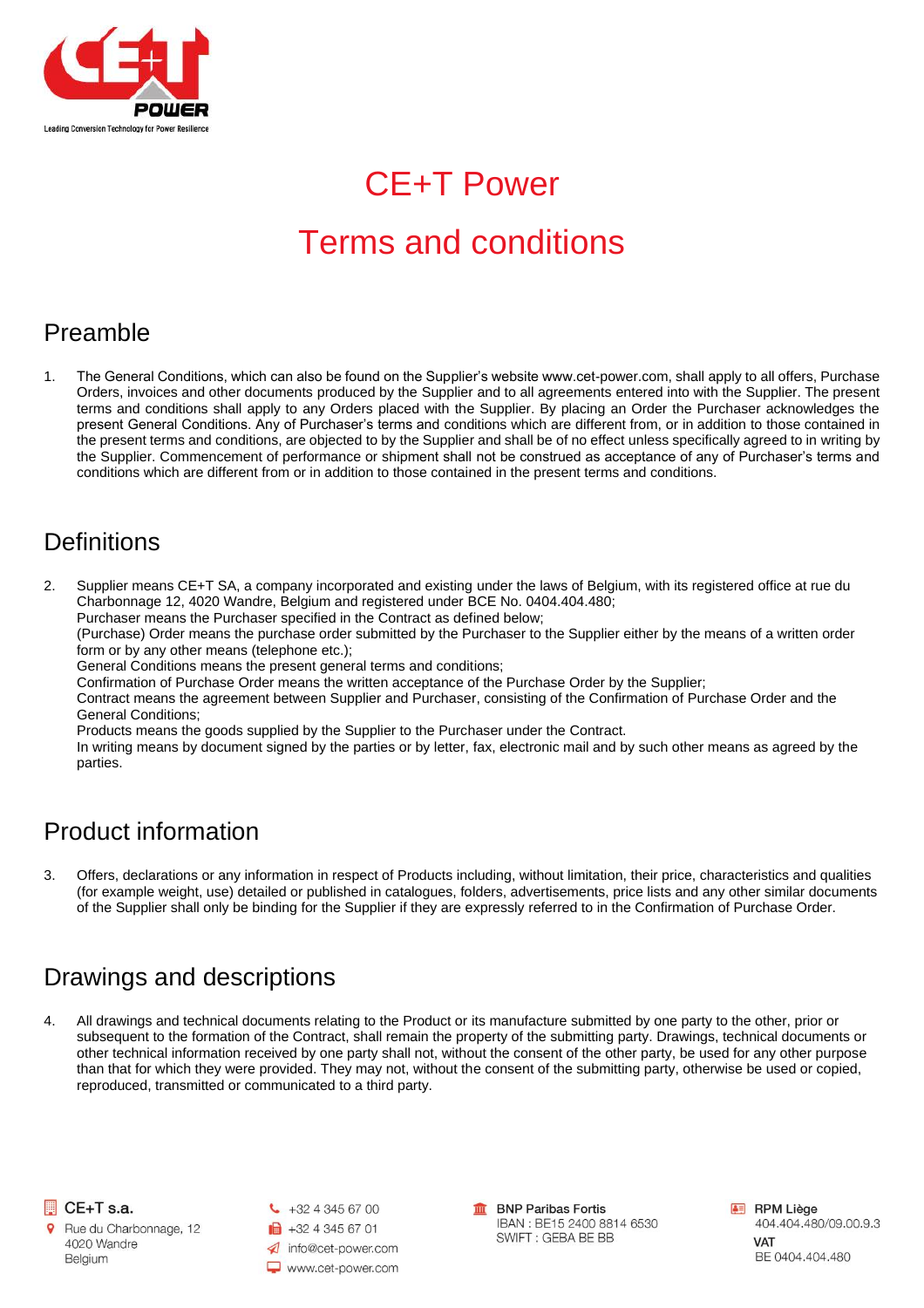

## Conclusion of the contract, minimum order value & purchase order changes/cancellation

- 5. The Contract shall be concluded upon acceptance of the Purchase Order by the Supplier through the issuance of a Confirmation of Purchase Order. In the event that the Purchase Order placed by Purchaser differs from the Confirmation of Purchase Order issued by the Supplier, only the Confirmation of Purchase Order from the Supplier shall be binding.
- 6. In the event of a small order with a value of less than 250€ (two hundred and fifty Euros), the Supplier shall levy an additional administration charge of 25€ (twenty-five Euros).
- 7. In the event of any subsequent change or modification of the initial Purchase Order specifications by the Purchaser, an additional modification fee of 250€ shall be charged.
- 8. The Contract may not be cancelled by the Purchaser unless with the Supplier's written consent (as provided for Clause 46).

## Acceptance tests

- 9. Acceptance tests stated in the Contract shall, unless otherwise agreed, be carried out at the place of manufacture during regular business hours. If the Contract does not specify the technical requirements, the tests shall be carried out accordingly to the general practice as defined by the Supplier quality procedures, available on first demand of the Purchaser. The Supplier shall notify, within eight (8) days, unless otherwise agreed, in writing, the date of the acceptance test, to the Purchaser, when agreed by parties to have such test, to permit the Purchaser to be represented at the tests. If the Purchaser is not represented, the test report shall be sent to the Purchaser and shall be accepted as accurate. In any case, the delivery of the purchased goods may not be delayed because of non-presence of the Purchaser at the suggested Acceptance Test date.
- 10. If the acceptance tests show the Product not to be in accordance with the Contract, The Supplier shall correct and re-deliver the rejected Product within a commonly consented time period according to the nature of the deficiency(ies) until the Supplier has corrected them to full compliance with the Contract. New tests shall then be carried out at the Purchaser's request, unless the deficiency was insignificant.
- 11. The Purchaser shall bear all costs for acceptance tests carried out at the place of manufacture, unless otherwise agreed.
- 12. Test reports shall be made available for download to the Purchaser on my.cet-power.com and shall be accepted as accurate.

## Delivery. Passing of risk

13. Any agreed commercial term shall be construed in accordance with the INCOTERMS in force at the time of the Contract. Unless otherwise stated in the Contract, the Supplier shall deliver Products Ex Works at any of its production facilities (Incoterms 2010). If the Supplier, at the request of the Purchaser, undertakes to send the Product to its destination, the risk will pass not later than when the Product is handed over to the first carrier. Partial shipments shall be permitted unless otherwise agreed.

## Delay for delivery

- 14. If the parties, instead of specifying a date of delivery have specified a period of time on the expiry of which delivery shall take place, such period shall start to run as soon as the Contract is entered into force, all official formalities have been completed, payments due at the formation of the Contract have been made (unless otherwise agreed as provided for Clause 21), any agreed securities have been given, and any other preconditions have been fulfilled.
- 15. If the Supplier cannot meet a delivery date specified in the Purchase Order, the Supplier will promptly notify the Purchaser in writing and propose, if possible, a revised date of delivery.
- 16. If delay in delivery is caused by any of the circumstances mentioned in Clause 45 or by an act or omission on the part of the Purchaser, including suspension under Clauses 26 or 48, the time for delivery shall be extended for a reasonable period of time regarding the circumstances. This provision applies regardless of whether the reason for the delay occurs before or after the agreed time for delivery.
- 17. If the Purchaser does not accept delivery of the Product at the delivery date Purchaser shall nevertheless pay any part of the purchase price that is due on delivery, as if delivery had taken place. The Supplier shall arrange for storage of the Product at the risk and expense of the Purchaser. The Supplier shall also, if the Purchaser so requires, insure the Product at the Purchaser's expense.

CE+T s.a.

Rue du Charbonnage, 12 4020 Wandre Belgium

 $\bigcup$  +32 4 345 67 00 ■ +32 4 345 67 01 nfo@cet-power.com www.cet-power.com

**m** BNP Paribas Fortis IBAN : BE15 2400 8814 6530 SWIFT: GEBA BE BB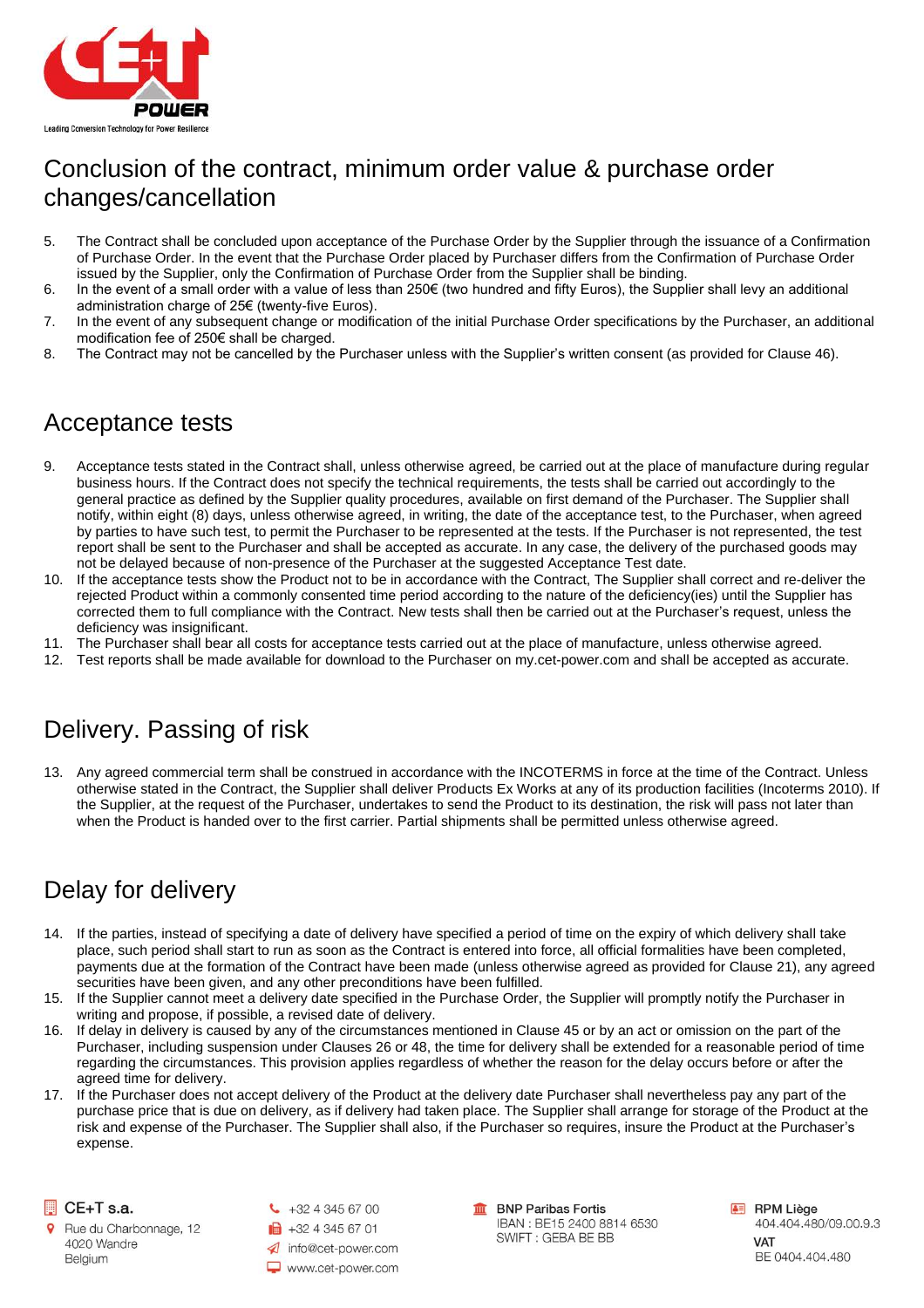

- 18. Unless the Purchaser's failure to accept delivery is due to any such circumstance as mentioned in Clause 45, the Supplier may require, by notice in writing, the Purchaser to accept delivery within a final reasonable period.
- 19. If, for any reason for which the Supplier is not responsible, the Purchaser does not accept delivery within such period, the Supplier may terminate, by notice in writing the Contract in whole or in part. The Supplier shall then be entitled to compensation for the loss arising by reason of the Purchaser's default. The compensation shall not exceed that part of the purchase price which is attributable to that part of the Product in respect of which the Contract is terminated. The Parties acknowledge that the Product has been specially manufactured according to the special needs of the Purchaser. The Parties therefore agree that in case of termination pursuant to alinea 1 of this Clause, the Purchaser shall not claim to any cut of the compensation due to the Supplier, on the basis of the Product's potential value.

## Duty of inspection and verification of conformity

20. The Purchaser must carefully and completely inspect every delivery and verify the conformity of the delivered Products with the contractual specifications upon delivery. All complaints about the conformity of the Products, their packaging or about the completion of the Contract by the Supplier which are apparent on delivery, must be notified to the Supplier in writing within two (2) business days from the date of delivery prior to any handling of the goods by the Purchaser. If the Supplier, at the request of the Purchaser, undertakes to send the Product to its destination, the Purchaser must also report any default of conformity on the delivery note, the invoice or the transport document.

## Payment

- 21. Unless otherwise agreed in writing, standard payment terms shall be full pre-payment before delivery or thirty (30) days of the date of invoice if the invoice amount is covered by the credit insurance chosen by the Supplier. Whatever the means of payment used, payment shall not be deemed to have been effected before the Supplier's account has been fully and irrevocably credited.
- 22. Purchaser agrees that any invoices not contested by express written well-founded registered mail notice within fourteen (14) calendar days of the date set forth in the invoice shall be deemed accepted by Purchaser without objection of any kind.
- 23. If payment is not made in full by the due date then interest shall accrue on the unpaid amount from the due date until payment is made at the interest agreed between the parties or at the annual rate of 10%. In addition, an indemnity equal to 10% of the amount of the unpaid amount (VAT included) is automatically due by the Purchaser to the Supplier, with a minimum of 250  $\epsilon$  (two hundred and fifty Euros) as penalty. The Purchaser will in any case have to reimburse to the Supplier all the recovery costs, including legal costs, if any.
- 24. In case of late payment, the Supplier may, after having notified the Purchaser in writing, suspend his performance of all pending contracts until he receives payment or terminate all pending contracts. Furthermore, all liabilities become immediately due for payment.
- 25. No employee of the Supplier is entitled to collect payment unless with an appropriate mandate. Purchaser is bound by payment address and transfer conditions as stipulated in the invoice.

## Retention of title

26. Title to the Products transfers from the Supplier to the Purchaser upon full payment pursuant to Clause 21. The Purchaser shall provide, at the request of the Supplier, assistance and support in taking any measures necessary to protect the Supplier's title to the Product in the country concerned. The retention of title shall not affect the passing of risk under Clause 13.

## Liability for defects – general

27. Pursuant to the provisions of Clauses 28-38 inclusive, the Supplier shall remedy any defect or non-conformity (hereinafter termed defect(s)) resulting from faulty design, materials or workmanship. The Supplier is liable only for defects that appear when observing the applicable conditions of operation provided for in the Contract and under proper use of the Product. The Supplier is not liable for any defects which results from use of equipment outside the specifications and instructions defined in the operation manual, technical datasheet and manual of installation. The Supplier's liability does not cover defects which are caused by faulty maintenance, incorrect erection or attempt to repair by the Purchaser, or by alterations carried out without the Supplier's consent



- Rue du Charbonnage, 12 4020 Wandre Belgium
- $\begin{array}{cc} \text{C} & +32 & 4 & 345 & 67 & 00 \end{array}$ ■ +32 4 345 67 01 nfo@cet-power.com www.cet-power.com

**m** BNP Paribas Fortis IBAN: BE15 2400 8814 6530 SWIFT: GEBA BE BB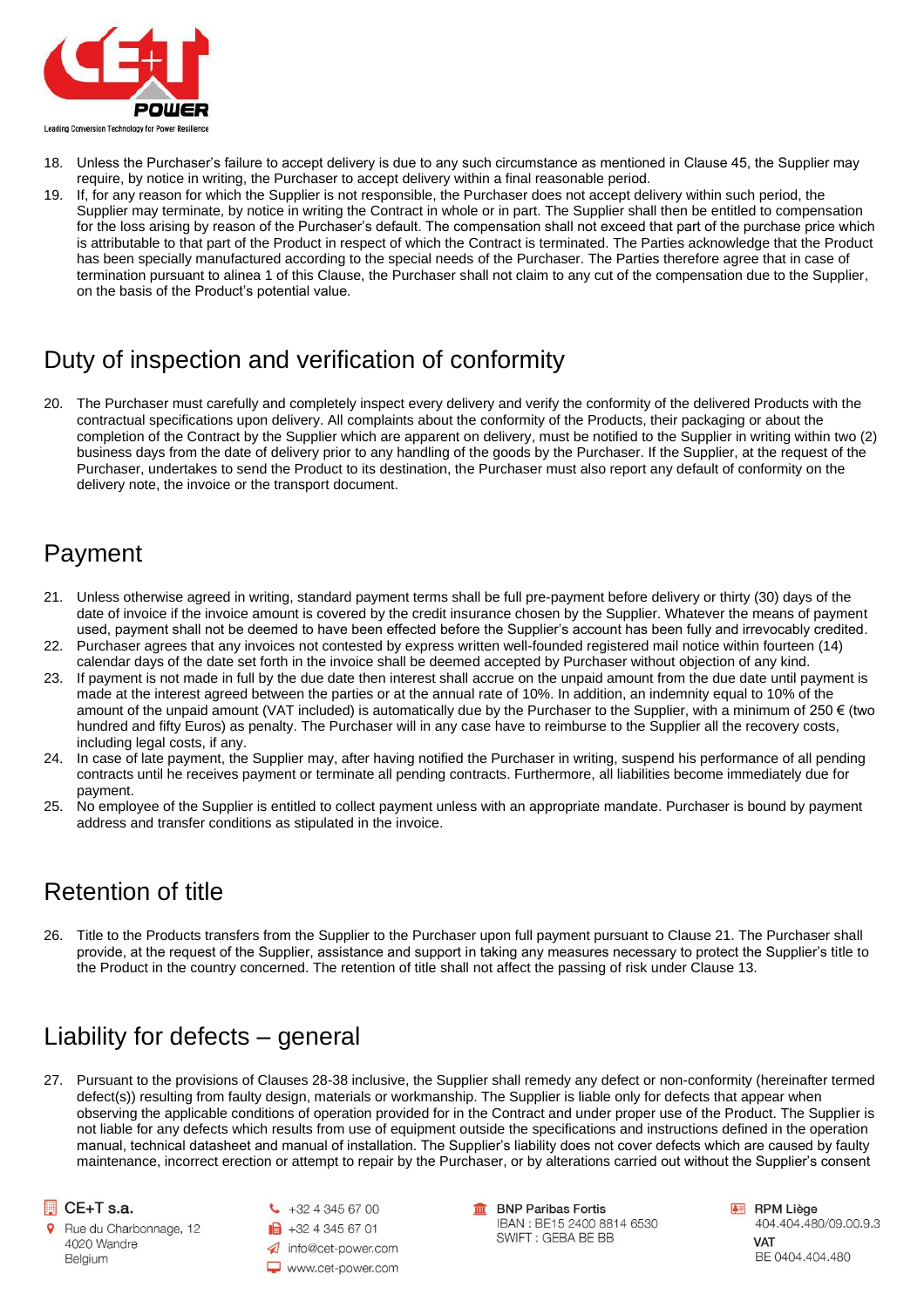

in writing. Finally, the Supplier's liability does not cover normal wear and tear or deterioration. The Condition for the Supplier Product to be installed on-site is to have a system in place to keep the room of the Supplier equipment dust free, guaranteeing normal operating temperature and humidity (non- condensing) as specified in our documentation (datasheet and installation manual). Also, a surge protection shall be in place, both on the input and output side of the Supplier Product.

28. The Supplier's liability is limited to defects that appear within a period of twenty-four (24) Months from the date of delivery.

## Liability for defects – procedure

- 29. The Purchaser shall deliver written notice to the Supplier of any defect that appears, within a period of two (2) weeks from the date of occurrence of the defect. Such notice shall under no circumstance be given later than two (2) weeks after the expiry of the period given in Clause 28. The notice shall contain a description of the defect. Purchaser shall be deemed to have fully and finally accepted all of the Products without any objection or reservation if a notice of defect is not delivered to the Supplier by the Purchaser within the warranty period and in strict accordance with this present Clause. Where the defect is such that it may cause damage, the Purchaser shall immediately inform the Supplier in writing. The Purchaser is in any case solely responsible for the use of the Products, the Supplier disclaiming all liability in this respect.
- 30. On receipt of the notice under Clause 29 the Supplier shall without undue delay investigate the alleged defect and if the defect is founded indicate to the Purchaser the estimated delay for repair. Repair shall be carried out at the place the Supplier deems it appropriate that the defective part or the Product is returned for repair or replacement. The Supplier is obliged to carry out dismantling and re-installation of the part if this requires special knowledge. If such special knowledge is not required, the Supplier has fulfilled its obligations in respect of the defect when it delivers to the Purchaser a duly repaired or replaced part.
- 31. The Purchaser shall at its own expense arrange for any dismantling and reassembly of equipment other than the Product, to the extent that this is necessary to remedy the defect.
- 32. Unless otherwise agreed, necessary transport of the Product and/or parts thereof from the Purchaser to the Supplier, in connection with the corrective action of defects, shall be at the risk and expense of the Purchaser. The Purchaser shall, strictly, follow the Supplier's instructions regarding the packaging and the transport of the Product.
- 33. Unless otherwise agreed, necessary transport of the Product and/or parts thereof from the Supplier back to the Purchaser, in connection with the remedying of defects, shall be at the risk and expense of the Supplier.
- 34. Defective parts which have been replaced shall be made available to the Supplier and shall be its property.
- 35. In the event of the Purchaser has given such notice as mentioned in Clause 29 and no defect is found for which the Supplier is liable, the Supplier shall be entitled to compensation for the costs incurred as a result of the notice. Transport of the Product and/or parts thereof from the Supplier back to the Purchaser shall be at the risk and expense of the Purchaser.
- 36. If, within a reasonable time, the Supplier does not fulfil its obligations under Clause 30, the Purchaser may by notice in writing fix a final time for completion of the Supplier's obligations. If the Supplier fails to fulfil its obligations within such final time, the Purchaser may pretend of reimbursement by the Supplier of reasonable costs incurred by the Purchaser in full settlement of the Supplier's liabilities for the said defect. These reasonable costs may not exceed the purchase value of the product or shall be agreed upon between the Parties.
- 37. Where the defect has not been successfully remedied, as stipulated under Clause 36,a. the Purchaser is entitled to a reduction of the purchase price in proportion to the reduced value of the Product, provided that under no circumstance shall such reduction exceed 15% of the purchase price, or b. where the defect is so substantial as to significantly deprive the Purchaser of the benefit of the contract, the Purchaser may terminate the contract by notice in writing to the Supplier. The Purchaser is then entitled to compensation for the loss he has suffered up to a maximum of 15% of the purchase price.
- 38. The Supplier is not liable for defects arising out of materials provided, or a design stipulated or specified by the Purchaser.

## Repair and service

39. The Supplier grants to the Purchaser a three (3) months warranty on the piece(s) of the Product repaired by the Supplier at the request of the Purchaser.

## Allocation of liability for damage caused by the product

40. The Supplier shall not be liable for any damage to property caused by the Product after it has been delivered. Nor shall the Supplier be liable for any damage to products manufactured by the Purchaser, or to products of which the Purchaser's products form a part. If the Supplier incurs liability towards any third party for such damage to property as described in the preceding paragraph, the Purchaser shall indemnify, defend and hold the Supplier harmless. If a claim for damage as described in this

#### CE+T s.a.

- Rue du Charbonnage, 12 4020 Wandre Belgium
- $\begin{array}{cc} \text{C} & +32 & 4 & 345 & 67 & 00 \end{array}$ ■ +32 4 345 67 01 nfo@cet-power.com www.cet-power.com

**m** BNP Paribas Fortis IBAN : BE15 2400 8814 6530 SWIFT: GEBA BE BB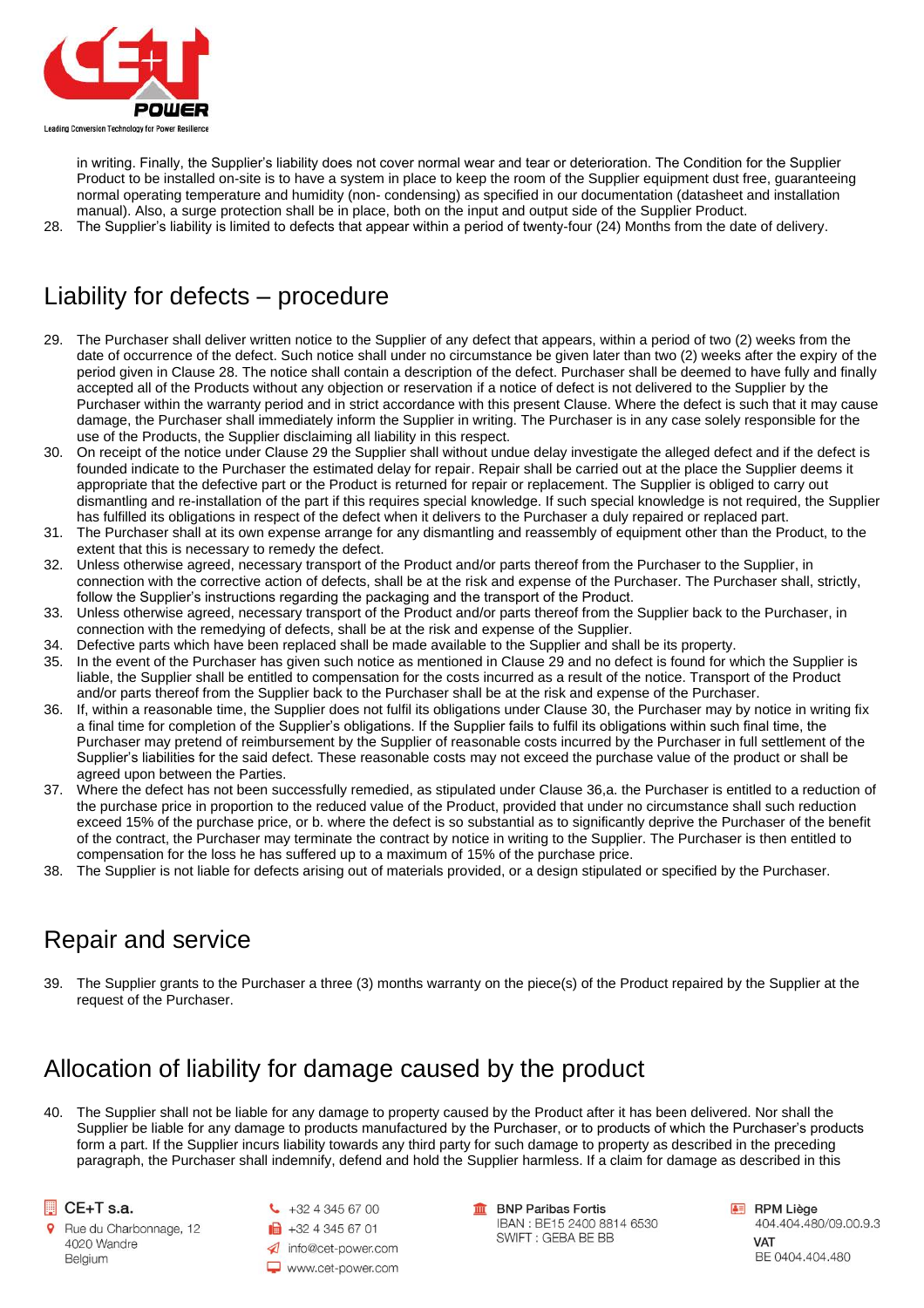

Clause is lodged by a third party against one of the parties, the latter party shall forthwith inform the other party thereof in writing. The Supplier and the Purchaser shall be mutually obliged to let themselves be summoned to the court or arbitral tribunal examining claims for damages lodged against one of them on the basis of damage allegedly caused by the Product. The Supplier disclaims any and all liability with respect to any third party's claim of intellectual or industrial property infringement resulting from the combination or association of the Products with other products.

## **Termination**

- 41. Without prejudice to any other rights or remedies available under the applicable law or the Contract, the Supplier has the right, at any time, to terminate the Contract with immediate effect by written notice and without further formality upon a breach by the Purchaser in the performance of the provisions of the Contract, provided such breach is not cured within fifteen (15) calendar days following receipt by the Purchaser of a written notice from the Supplier to remedy such breach.
- 42. Without prejudice to any other rights or remedies available under the applicable law or the Contract, the Supplier has the right to terminate the Contract with immediate effect and without further formality, and without any indemnity becoming due to the Purchaser, if:

i) the Purchaser becomes insolvent, bankrupt, files or has filed against it a petition in bankruptcy, makes a proposal in relation to its insolvency under any bankruptcy legislation, ceases to carry on all or a substantial part of its business, makes an assignment for the benefit of its creditors, or admits in writing its inability to pay its debts as they mature,

ii) or there is a direct or indirect change of control of the Purchaser or the Purchaser transfers all or substantially all its assets to a third party in any manner (including by merger, split, transfer or contribution of universality or branch of activity). For the purposes of this clause, the term "control" has the meaning given to it under the Belgian Companies Code. The Purchaser shall immediately give written notice to the Seller identifying the nature of any change of control.

- 43. In the cases stipulated in Clauses 41 and 42, the Purchaser shall be obliged to pay a fixed amount for damages to the Supplier of at least 25% of the total amount originally payable by the Purchaser under the Contract with the Supplier, without prejudice to the Supplier's right to full compensation for expenses and damages and without giving the Purchaser the right to any damage claims.
- 44. The Purchaser shall be entitled to cancel the Contract by registered letter addressed to the registered office of the Supplier only upon explicit consent from the Supplier in writing. If the Supplier provides explicit consent to the cancellation in writing, then the Purchaser shall be ipso jure liable without notice to pay a sum for damages to the Supplier of at least 25% of the total amount originally payable by the Purchaser under the Contract with the Supplier, without prejudice to the Supplier's right to full compensation for expenses and damages and without the Purchaser being entitled to claim any damages.

#### Force majeure

- 45. Neither Party shall be liable for any delay in performing or for failure to perform its obligations under the Contract if the delay or failure results from an event of "Force Majeure". For clarification, Force Majeure means an event that was not foreseeable by the affected party at the time of execution of the respective Contract, is unavoidable and outside the reasonable control of the affected party, and for which the affected party is not responsible, provided such event prevents the affected party from performing its obligations under the respective Contract despite all reasonable efforts, and the affected party provides notice to the other party within five (5) calendar days from occurrence of the respective event of Force Majeure. If an event of Force Majeure occurs which exceeds six (6) months, either party shall have the right to terminate the relevant Contract forthwith by written notice to the other party without liability to the other party. Each Party shall use its reasonable endeavors to minimize the effects of any event of Force Majeure.
- 46. The party claiming to be affected by Force Majeure shall notify the other party in writing without delay on the intervention and on the cessation of such circumstance. If Force Majeure prevents the Purchaser from fulfilling his obligations, he shall compensate the Supplier for expenses incurred in securing and protecting the Product.
- 47. Regardless of what might otherwise follow from these General Conditions, either party shall be entitled to terminate the Contract by notice in writing to the other party if performance of the Contract is suspended under for more than six (6) months.

## Anticipated non-performance

48. Notwithstanding other provisions in these General Conditions regarding suspension, each party shall be entitled to suspend the performance of his obligations under the Contract, where it is clear from the circumstances that the other party will not be able to perform his obligations. A party suspending his performance of the Contract shall forthwith notify the other party thereof in writing.

#### CE+T s.a.

Rue du Charbonnage, 12 4020 Wandre Belgium

 $\bigcup$  +32 4 345 67 00 ■ +32 4 345 67 01 nfo@cet-power.com www.cet-power.com **In BNP Paribas Fortis** IBAN : BE15 2400 8814 6530 SWIFT: GEBA BE BB